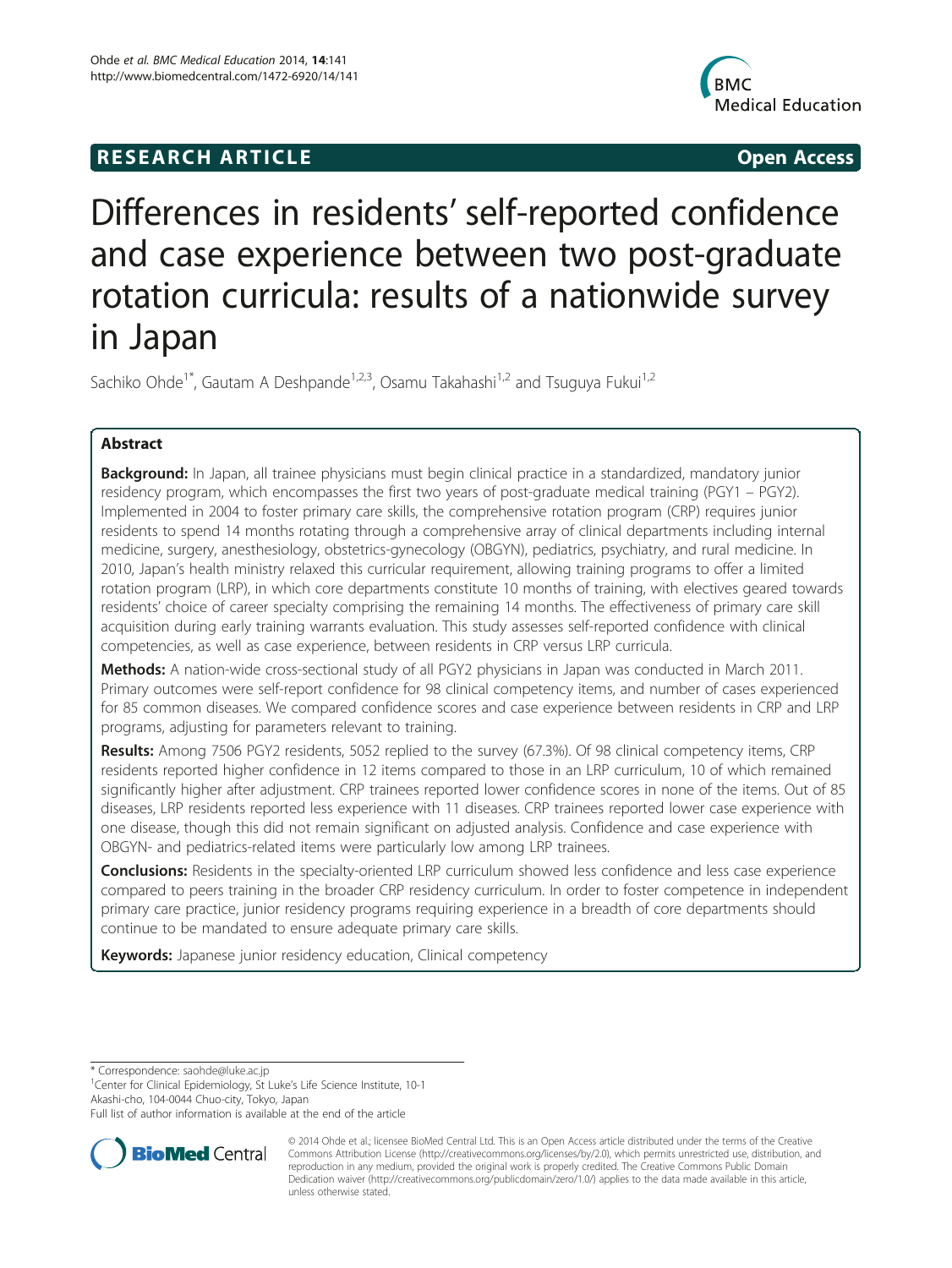## Background

In the rapidly specializing health care arena, the training of competent generalists remains a cornerstone of optimal population-level health as measured by a variety of outcomes in many countries [\[1](#page-8-0)]. Despite this understanding, implementation and prioritization of generalist education programs remains challenging [[2\]](#page-8-0). Highlighting the gravity of these challenges, West et al. showed that, even amongst residents in a formal primary care residency training programs, more than half planned to pursue a subspecialty area of practice [[3\]](#page-8-0).

To adequately meet demand for generalist practitioners, it is crucial that young physicians receive adequate exposure to the full breadth of general practice. However, curricular structures that best meet this need, balancing core generalist competencies with specialized knowledge and skills, remain the subject of ongoing discussions amongst which curricular redesigns are not uncommon. To this end, in 2007, the Alliance for Academic Internal Medicine Education Redesign Task Force, sought to formalize a core set of knowledge, skills, and attitudes, proficiency in which should be maintained throughout a career, regardless of practice in a specialty or general medicine [\[4](#page-8-0)].

Formal residency training for recent medical school graduates was established more than 60 years ago in Japan. However, rules governing post-graduate training previously allowed the vast majority of young doctors to immediately begin training in their specialty department of choice, without mandating any period of time in either a general medicine or surgical curriculum. Nonetheless, due to the historical absence of formally trained primary care physicians in Japan, specialist trainees are expected to acquire skills needed to treat a wide variety of diseases common to primary care [\[5](#page-8-0)]. To better meet this need, the Japanese Ministry of Health established a 24-month, standardized comprehensive foundational curriculum (comprehensive residency program, CRP) that would serve to expose all young trainees to a wide variety of specialties, diseases, and skills. Exposure to the entire breadth of medical practice, even those areas not directly related to primary care, it was argued, would facilitate the development of well-rounded and comprehensively educated generalist physicians ready to tackle the growing primary care role as resource manager for both primary and secondary care [[6\]](#page-8-0) As political and professional controversy ensued, the CRP curriculum was relaxed and, in 2010, programs were allowed to implement a less comprehensive, specialty-oriented curriculum (limited residency program, LRP).

As of 2012, two different types of rotation programs exist in Japan, giving us a unique opportunity, one not found in other countries, to directly assess the efficacy of generalist training using two competing curricula

offering a difference in breadth of training. Differences in training effectiveness of these two systems have not yet been assessed. The purpose of this study is to investigate PGY2 physicians' self-reported confidence with knowledge, skills, and experience of diseases useful to primary care, and to compare these between residents trained in two different rotation curricula. We hypothesize that residents training in a more comprehensive program will be more confident and more experienced in regards to a variety of conditions seen in general practice compared to those residents' opting for more limited curricula.

## **Methods**

## Context of the study

In Japan, specialty training is most often undertaken at university hospitals; 70% of residents in 2001 trained in a university hospital program, with only 30% belonging to an unaffiliated community hospital [[7](#page-8-0)]. Of residents in university programs, 40% trained exclusively in one department, presumably the specialty of their future career. This training paradigm suggests that few residents were previously able to gain experience in the large variety of cases and skills required for the independent practice of primary care. Nonetheless, an estimated 33% of mid-career physicians in Japan eventually leave their hospital-based specialties to practice independent, primary care-oriented, community medicine [[8\]](#page-8-0).

Adult primary care residency curricula (family practice, general internal medicine) are relatively recent phenomena in Japan and are not widely offered as formal training tracks. Recognizing the need for adequate primary care training, the Ministry of Labor, Health, and Welfare (MLHW) of Japan implemented a mandatory junior residency program in 2004 with the purpose of fostering residents' experience and skill in primary care, as well as enhancing professionalism and patient-centered practice. The CRP curriculum requires all  $1<sup>st</sup>$  - and  $2<sup>nd</sup>$ -year ("junior") residents to rotate through a standardized set of core departments comprised as follows: internal medicine subspecialties (6 months), surgery (3 months), anesthesiology (1 month), obstetrics-gynecology (OBGYN; 1 month), pediatrics (1 month), psychiatry (1 month), and rural/community medicine (1 month); the additional 10 months are generally spent in a variety of hospital-specific required rotations or career-oriented electives. As opposed to medical school clerkships in which Japanese students have limited patient contact [[5,9](#page-8-0)], the CRP offers a handson experience similar to Transitional Residency in the US and Foundation Years in the UK education systems. One year after CRP implementation, national trends reflected that a majority of residents were choosing to do their junior residencies in general hospitals rather than university systems (50.8% versus 49.2%) [[10](#page-8-0)]; four years later,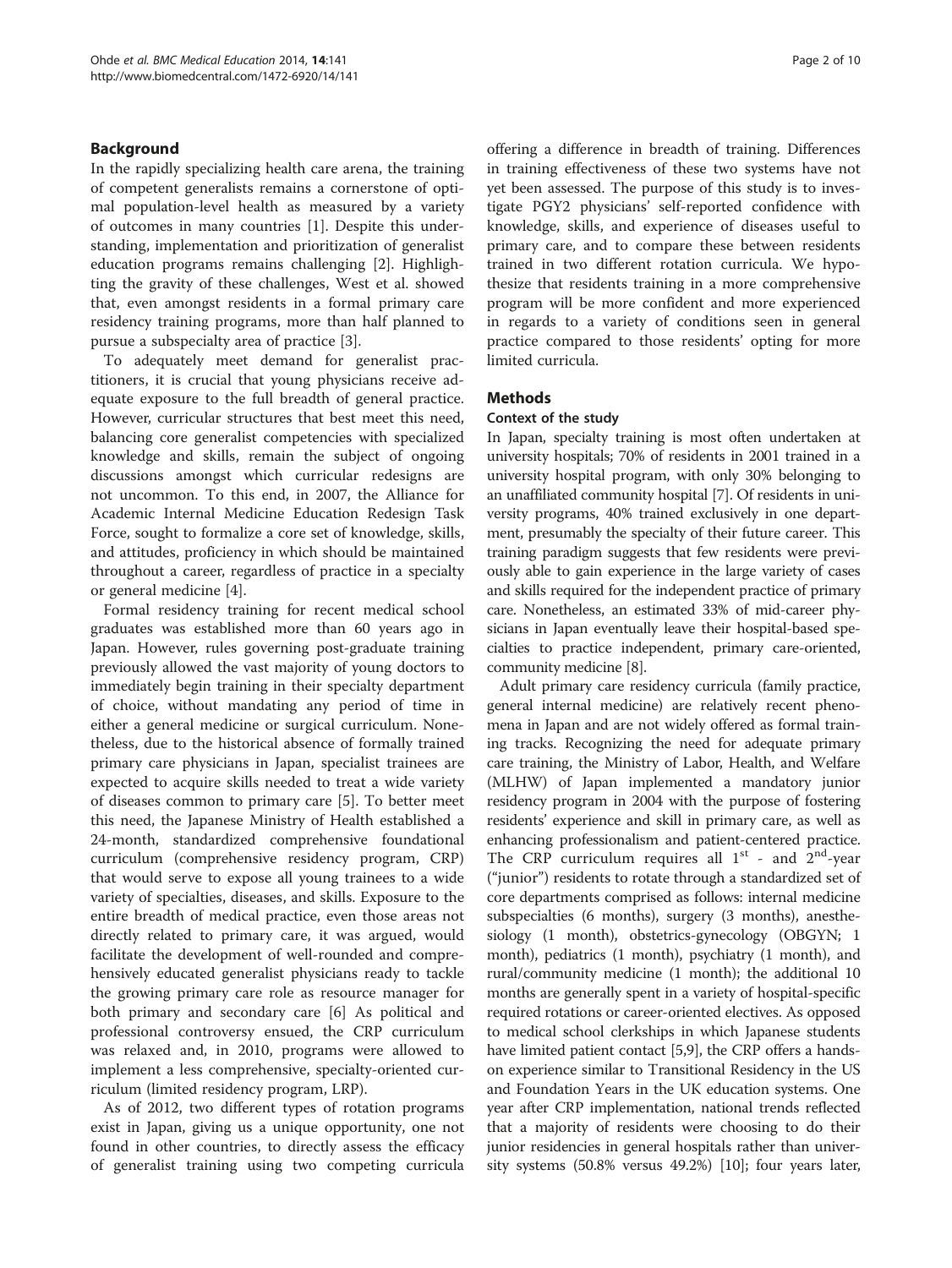self-reported confidence with a variety of diseases and practice competencies was also shown to have risen [[11](#page-8-0)]. Historically, however, university hospitals have played a key role in physician allocation to rural areas; decreasing numbers of university trainees was perceived as exacerbating overall physician shortages to these underserved areas. In 2010, to accelerate the number of residents returning to university-based programs, Japan's Ministry of Health allowed training programs to offer a limited rotation program (LRP), limiting the number of required core departments to less than one year, with remaining time spent in specialty-oriented selectives; junior LRP residents are required to rotate through internal medicine subspecialties (6 months), emergency medicine (3 months), and rural medicine (1 month). In addition, trainees are required to choose two selectives from surgery, OBGYN, pediatrics, psychiatry, or anesthesiology, though the period of time in selectives is neither specified nor regulated. The remainder of their two-year junior residency experience may be spent training in their specialty department of choice.

## Design, setting and sample

A nation-wide cross-sectional study of graduating PGY2 residents was conducted in Japan in March 2011, the end of the Japanese academic year. Participants were informed in writing prior to starting the questionnaire that survey completion implied consent for use of the data for research purposes. Participation was voluntary and uncompensated; there was no penalty for non-participation. In addition to residents' baseline demographic data, survey data included type of training curriculum (CRP versus LRP) and parameters relevant to medical training, such as institutional type (university- versus community-based program). First implemented at the behest of the Health Ministry of Japan in 2008, the survey methods have been reported previously [[10](#page-8-0)-[12](#page-8-0)]. Briefly, prior to 2004, the Ministry of Health and Wealfare MHLW decided to establish a new mandatory 2-year rotation program for new graduates. In order to truly ensure that junior trainees would not be shuttled into specialty curricula, a Resident Education Committee was formed, which designated 98 competency items and 85 diseases or symptoms as mandatory for all young residents to experience.To assess whether these goals of generalism were being achieved, we used the same set of competency and case criteria for our study.

Main outcomes were self-reported confidence for 98 clinical competency items and number of cases experienced for 85 medical conditions. Confidence was recorded on a 4-point Likert scale as follows:  $1 = very$ confident to perform independently;  $2 =$  fairly confident to perform independently;  $3 = no$  confidence to perform independently; and  $4 =$  cannot perform. Number of cases experienced for 85 diseases commonly encountered

during 2 years in residency training were recorded as follows:  $1 = no \text{ cases}, 2 = 1-5 \text{ cases}, 3 = 6-10 \text{ cases}, or 4 = 211$ cases. Clinical confidence was dichotomized into ≤2 points versus ≥3 points for analysis, while case experience scores were dichotomized by ≥1 case versus no case experience. Case experience was further categorized into  $\leq 2$ points versus ≥3 points for multivariate logistic regression analysis, anticipating that many residents experienced at least 1 case for most diseases. All clinical competency items and diseases are detailed in the appendix (Appendix [1](#page-5-0) and [2](#page-7-0)). Surveys were distributed via the administrative offices of individual residency programs. Participation in the survey was voluntary and residents received no compensation for participation.

Anonymized data were collected and descriptive statistics were used to explore the data. Chi-squared tests were used to compare high confidence in clinical ability by comparing the percent of residents reporting a confidence score of 1 or 2 in CRP versus LRP programs. Similarly, Chi-squared tests were used to compare the percent of residents reporting at least one case experienced of each clinical survey item. Considering that age and gender have previously been reported to influence work and learning experience of Japanese residents [[13\]](#page-8-0), and that it is reasonable to assume that opportunity for patient care experience will be predicated on institution size and type, multivariate logistic regression was subsequently performed on discrepant items from the univariate analysis, using gender, age, hospital size, and institutional affiliation as covariates. A level of  $p < 0.05$ was used to indicate significance; all statistical tests were two-tailed. Data were analyzed using IBM SPSS statistics software version 20.0 J (IBM, Tokyo, Japan). Ethical approval was obtained from the Research Ethics Committee of St. Luke's International Hospital, Tokyo, Japan (approval code: 11-R211).

## Results

Table 1 summarizes demographic data of participating residents. From a total of the 7506 PGY2 residents practicing in Japan at the time of the study, 5052 residents replied to the survey (response rate, 67.3%). 3265

Table 1 Baseline demographic data of surveyed residents

|                          | <b>LRP</b>   | <b>CRP</b>   | p-value    |
|--------------------------|--------------|--------------|------------|
| N                        | 3846 (76.1%) | 1206 (23.9%) |            |
| Gender, male             | 2166 (64.9%) | 1099 (64.0%) | 0.554      |
| Age                      | 27.84 (64)   | 27.94 (64)   | 0.135      |
| University hospital      | 1840 (55.2%) | 584 (34.0%)  | p < 0.0001 |
| Hospital beds            | 870 pita     | 529 pita     | p < 0.0001 |
| Urban practice location* | 2496 (74.8%) | 1157 (67.4%) | p < 0.0001 |

\*Urban practice location defined as areas with an average number of physicians greater than the national average of 230.4 per 100,000 persons.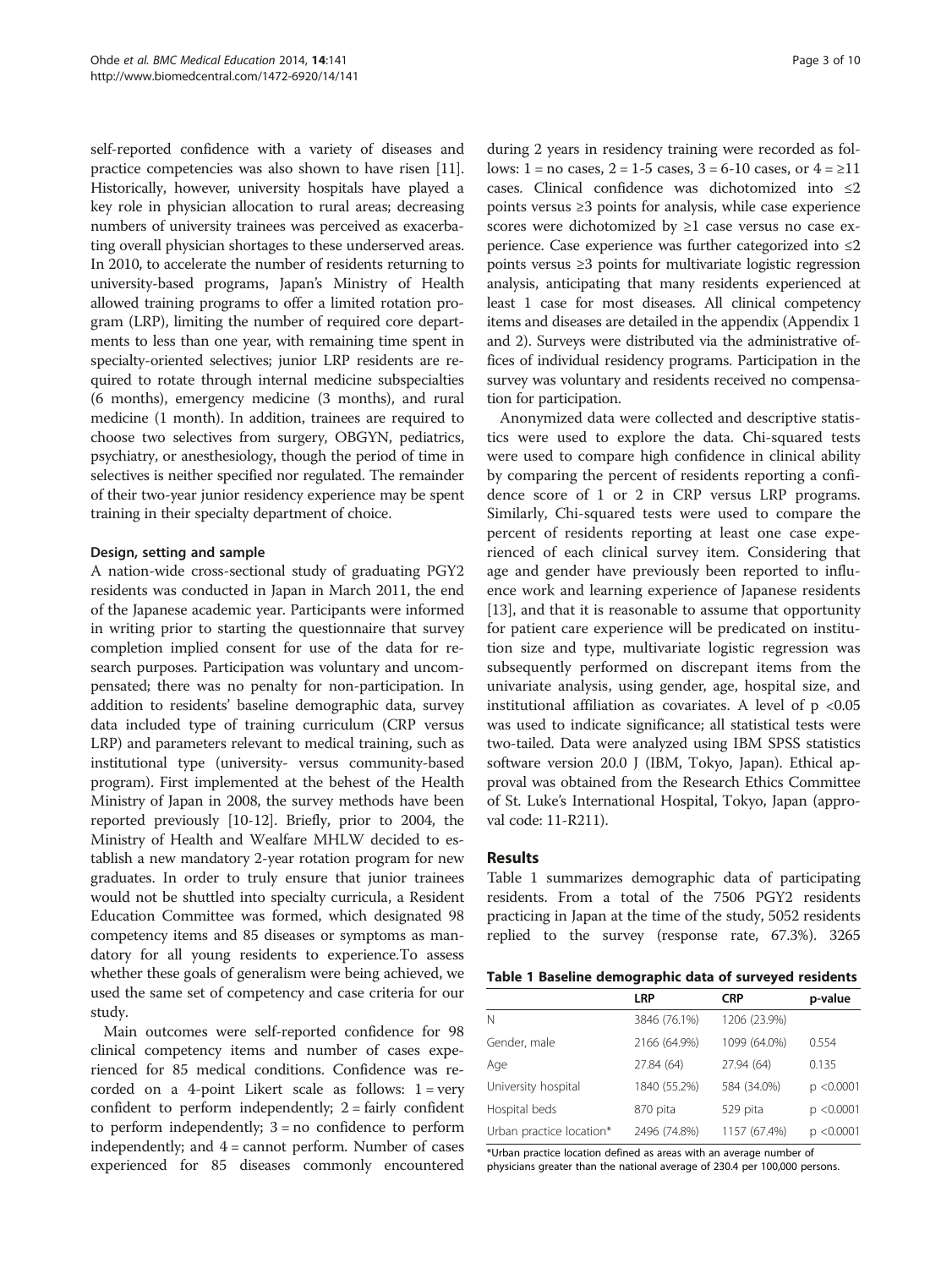respondents (64.6%) were male; mean age of respondents was 28 (SD, 3) years. 3846 residents (76.1%) reported training in an LRP curriculum. Among LRP residents, 2078 residents (55.2%) were enrolled in a university-based program. Significantly more LRP residents reported training in a university hospital than a community hospital  $(p \le 0.001)$ .

For clinical competency items, LRP residents reported lower confidence scores in 12 items (Table 2). In contrast, CRP residents reported lower scores in none of the items surveyed. Particularly discrepant items included "diagnosing pregnancy" and "IV placement and phlebotomy for pediatric patients", for which LRP residents reported confidence scores of 46.7% and 70.2% versus

## Table 2 Confidence or experience items demonstrating statistically significant discrepancy (p < 0.05 on Chi square testing) between CRP and LRP residents

|                                                            | <b>CRP</b> | <b>LRP</b> |
|------------------------------------------------------------|------------|------------|
| Clinical competency items*                                 |            |            |
| Diagnosis of middle ear abnormality by otoscopy            | 60.7%      | 52.4%      |
| Diagnosis of pregnancy                                     | 55.5%      | 46.7%      |
| Pediatric IV placement and phlebotomy                      | 77.9%      | 70.2%      |
| Assessment of severity and acuity in ER setting            | 88.7%      | 83.1%      |
| Diagnosis of prostate abnormality by rectal<br>examination | 60.6%      | 55.1%      |
| Diagnosis of depression                                    | 59.9%      | 54.6%      |
| Explanation to pediatric patients                          | 85.5%      | 80.4%      |
| Lumbar puncture                                            | 89.3%      | 84.4%      |
| Appropriate pharmacotherapy for psychiatry patients        | 60.3%      | 55.8%      |
| Diagnosis and treatment of shock                           | 84.4%      | 80.5%      |
| Spinal fluid analysis                                      | 82.3%      | 78.6%      |
| Appropriate handwashing                                    | 100.0%     | 98.5%      |
| Cases experienced**                                        |            |            |
| Pregnancy and delivery                                     | 99.8%      | 86.6%      |
| Pediatric seizures                                         | 98.3%      | 89.0%      |
| Pediatric asthma                                           | 97.6%      | 90.2%      |
| Pediatric viral infection                                  | 99.2%      | 93.2%      |
| Urologic disease                                           | 96.0%      | 90.8%      |
| Keratoconjunctivitis                                       | 92.6%      | 89.6%      |
| Dislocation, subluxation, lower extremity sprain           | 97.6%      | 95.2%      |
| Somatoform disorder                                        | 99.3%      | 96.9%      |
| Allergic rhinitis                                          | 100.0%     | 98.2%      |
| Cellulitis                                                 | 100.0%     | 98.6%      |
| Integration disorder syndrome                              | 100.0%     | 98.6%      |
| Rheumatologic disorder                                     | 94.6%      | 97.1%      |

\*Reported as % number of responders rating confidence as 1 or 2 on a 4-point Likert scale.

\*\*Reported as % number of responders reporting experience of ≥1 case.

55.5% and 77.9% among CRP residents, respectively. After adjustment for gender, age, and institutional affiliation, lower scores remained significant for 10 of 12 items (Table [3\)](#page-4-0).

Regarding experience with diseases commonly encountered in primary care, LRP residents reported less experience with 11 diseases; OBGYN- and pediatrics-related items and cases were found to be especially low (Table 2). After adjustment for covariates (gender, age, and institutional affiliation), lower case experience remained significant for 8 of 11 diseases such as "Pediatric IV placement and phlebotomy (OR, 95%CI:  $1.4,1.0 \sim 1.9$ ), "Diagnosis of pregnancy (OR, 95%CI:  $1.3,1.2 \sim 1.5$ ) and so on. In contrast, CRP residents reported less case experience with only 1 disease, "rheumatologic disorder". This did not retain significance after adjustment for clinically relevant covariates (OR, 95%CI: 1.1,  $0.8 \sim 1.4$ ) (Table [3](#page-4-0)).

Despite conducting the survey at the end of the academic year (month 24 of a required 2-year curriculum), there were 775 residents (20.2%) in LRPs and 95 (7.9%) in CRPs who, for unclear reasons, reported ≤20 months of service ("non-compliers"). To address this, we conducted a sensitivity analysis in which non-compliers were excluded; we then conducted the same analysis for both competency and case experience. The results remained unchanged, suggesting that the impact of non-compliers is likely small.

## **Discussion**

This nationwide study evaluated self-reported clinical competency and number of cases experienced between residents in two different curricular programs completing their 2-year junior training requirements. This survey is the first to compare two different post-graduate training systems on a national level, yielding several important results.

First, proportionally more residents in university-based residency programs reported being trained in an LRP curriculum compared to residents at community hospitals. Community hospitals, typically offering a wider spectrum of primary care health services, have historically tended to offer broader rotation programs in order to meet unique community needs, such as those of rural and underserved areas. In contrast, university hospitals have historically focused on advanced, specialty-oriented care, as well as fostering the growth of basic science and translational research. Nonetheless, a large proportion of mid-career physicians from both university and community programs, regardless of specialty or geographic location, will leave their respective organizations in order to establish community-based primary care practices. This highlights the need for a modicum of robust generalist training for all physicians, regardless of training institution or practice location.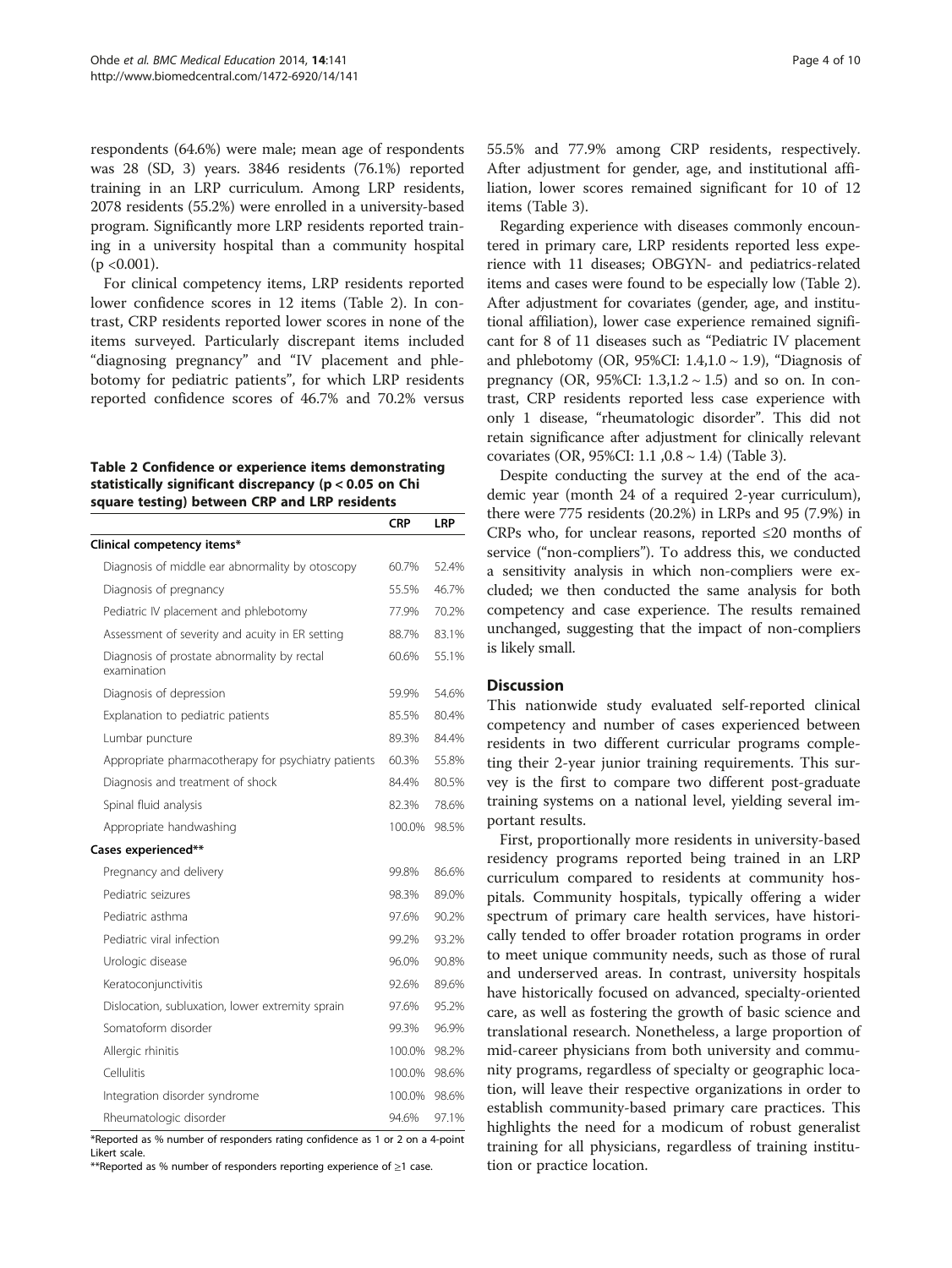|                                                         | OR  | OR 95% CI |                           |     | p-value |
|---------------------------------------------------------|-----|-----------|---------------------------|-----|---------|
| Clinical confidence items*                              |     |           |                           |     |         |
| Diagnosis of pregnancy                                  | 1.3 | 1.2       | $\sim$                    | 1.5 | .000    |
| Lumbar puncture                                         | 1.3 | 1.1       | $\sim$                    | 1.6 | .011    |
| Pediatric IV placement and phlebotomy                   | 1.4 | 1.0       | $\sim$                    | 1.9 | .029    |
| Diagnosis of depression                                 | 1.4 | 1.1       | $\sim$                    | 1.6 | .001    |
| Explanation to pediatric patients                       | 1.2 | 1.1       | $\sim$                    | 1.4 | .002    |
| Appropriate pharmacotherapy for psychiatry patients     | 1.2 | 1.1       | $\widetilde{\phantom{m}}$ | 1.4 | .001    |
| Spinal fluid examination                                | 1.1 | 0.9       | $\sim$                    | 1.3 | .403    |
| Diagnosis of middle ear abnormality by otoscopy         | 1.3 | 1.1       | $\sim$                    | 1.5 | .000    |
| Diagnosis of prostate abnormality by rectal examination | 1.1 | 1.0       | $\sim$                    | 1.3 | .160    |
| Assessment of severity and acuity in ER setting         | 1.1 | 0.9       | $\sim$                    | 1.4 | .200    |
| Diagnosis and treatment of shock                        | 1.0 | 0.9       | $\sim$                    | 1.2 | .640    |
| Cases experienced**                                     |     |           |                           |     |         |
| Pregnancy and delivery                                  | 3.4 | 2.9       | $\widetilde{\phantom{m}}$ | 3.9 | .000    |
| Pediatric seizures                                      | 1.2 | 0.9       | $\sim$                    | 1.6 | .204    |
| Pediatric asthma                                        | 1.2 | 0.9       | $\sim$                    | 1.6 | .176    |
| Pediatric viral infection                               | 1.5 | 1.3       | $\sim$                    | 1.8 | .000    |
| Urologic disease                                        | 1.3 | 1.1       | $\sim$                    | 1.5 | .000    |
| Keratoconjunctivitis                                    | 1.2 | 1.1       | $\sim$                    | 1.4 | .003    |
| Dislocation, subluxation, lower extremity sprain        | 1.2 | 1.0       | $\sim$                    | 1.4 | .010    |
| Somatoform disorder                                     | 1.3 | 1.0       | $\widetilde{\phantom{m}}$ | 1.7 | .039    |
| Allergic rhinitis                                       | 1.2 | 0.9       | $\sim$                    | 1.5 | .491    |
| Cellulitis                                              | 1.1 | 0.8       | $\sim$                    | 1.6 | .242    |
| Integration disorder syndrome                           | 1.4 | 1.1       | $\sim$                    | 1.8 | .017    |
| Rheumatologic disorder                                  | 1.1 | 0.8       | $\sim$                    | 1.4 | .513    |

### <span id="page-4-0"></span>Table 3 Adjusted odds ratios for items receiving higher scores among CRP residents

\*Indicates adjustment for gender, age, size of hospital, and institutional type.

\*\*Indicates case experience dichotomized into ≤5 cases vs. ≥6 cases experienced during training.

While the dichotomy between general and specialty medicine exists in health systems outside of Japan, as evidenced by increasing resident shifts from generalist to specialist post-graduate training programs in the United States, the benefits of specialists receiving initial training in an accredited general curriculum has been a wellestablished educational paradigm in both the US and UK, as well as numerous other countries [\[14-16\]](#page-8-0). In addition, health systems built around the central pillar of primary care gatekeeping may provide a buffer which allows both specialists and generalists to practice safely within their field of training. In contrast, the training environment in Japan has not typically offered or required standardized, longitudinal training in fields related to general practice (general internal medicine and family practice, specifically) prior to embarking on specialty training, especially among those training in university-based programs. The resulting ambiguity of the generalist-specialist dichotomy may obligate physicians to practice outside their scope of training, while furthering the divisions in perceived political and

economic priorities between university- and communitybased healthcare organizations.

Second, LRP residents were found to be both less confident and less experienced in a number of clinical competency items and diseases compared to residents training in the broader CRP curriculum, even after adjusting for institutional parameters, gender, and age. Though the majority of items were comparable, that CRP trainees were never associated with less confidence or case experience is a compelling finding. One reason for this may be that significantly more community hospitals offer CRP curricula; because community hospitals focus more heavily on primary-oriented care, residents in CRP likely have more opportunity to experience care of undiagnosed patients, as well as patient care in a wide variety of medical departments. However, the association between CRP training and both higher confidence and case experience continued to be significant, even after adjustment for institutional type. It is reasonable to assume that, apart from the site of training, broader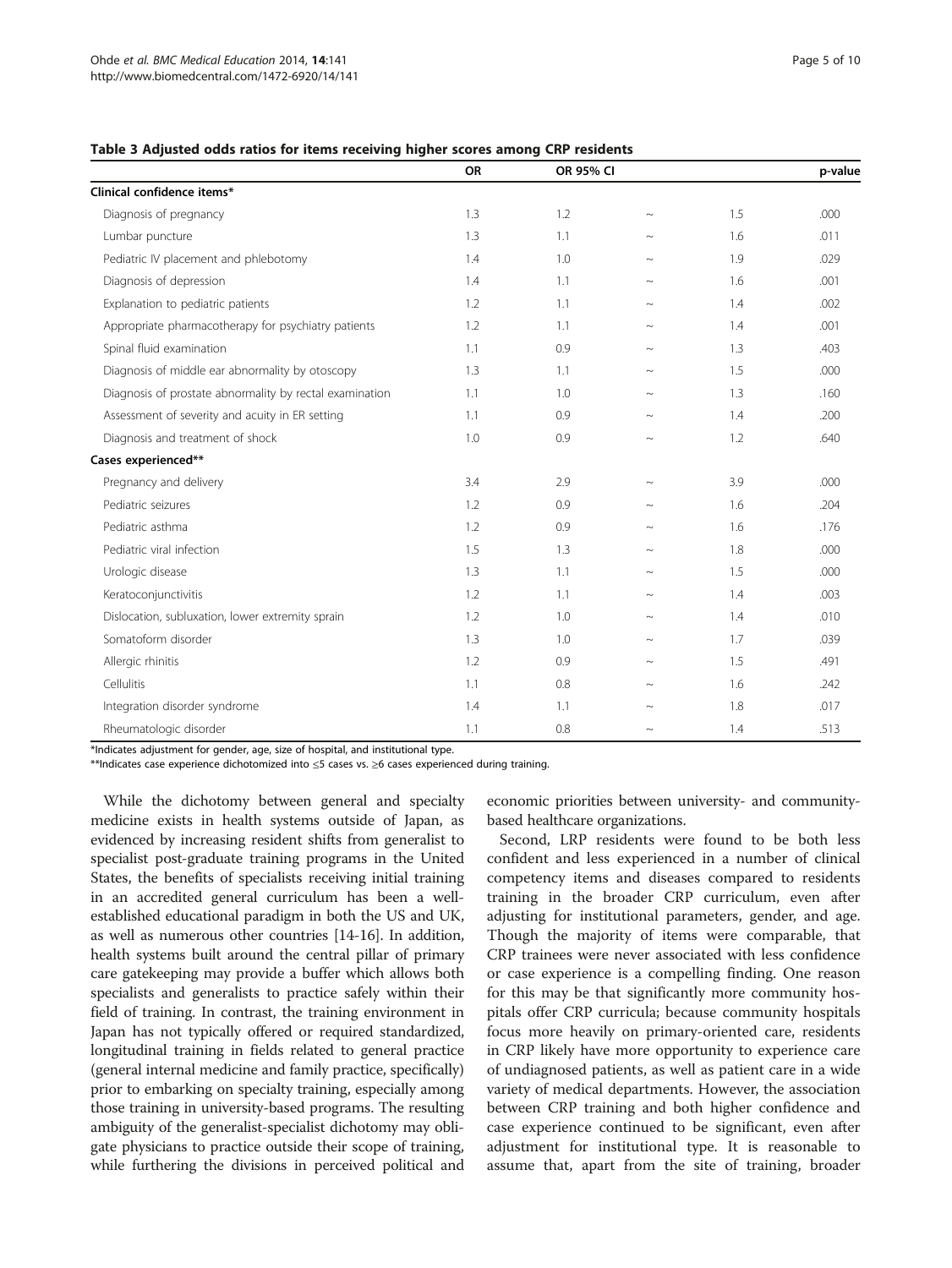<span id="page-5-0"></span>curricula that allow for more access to multiple departments do indeed lead to more effective post-graduate medical training.

LRP residents' reporting of areas of lower case experience and less clinical confidence appeared to be nonrandom and weighted towards basic care of relatively underserved populations in Japan. Suboptimal services included those for psychiatric patients (4 items) including diagnosis of depression, a fundamental skill in primary care. LRP residents also demonstrated lower confidence and less case experience in pediatrics (3 items) including viral infections and otoscopy, fundamental skills in general practice. Similarly, in OBGYN-related items (2 items), LRP residents reported less confidence with recognition and diagnosis of pregnancy. To put these findings in context, the large majority of items involving adult internal medicine were similar between CRP and LRP trainees. Albeit worrisome, these findings are unsurprising, as mandatory rotations through psychiatry, pediatrics, and obstetrics-gynecology were removed from LRP training requirements, thus limiting residents' exposure to these items during emergency and community medicine rotations. While the argument may be made that pediatric and OB-GYN training is better restricted to those trainees specifically choosing careers in these fields, Japanese law and society place little restriction on subspecialists later returning to independent community medicine ("solo") practices, of which women and children may comprise a substantial portion of the patient population. CRP training curricula may offer an additional safeguard to ensure that providers who do provide care to children and pregnant women have at least a modicum of training in these fields. This may be especially critical for Japan, which has experienced substantial shortages of pediatric and OB-GYN physicians over the last two decades [\[17,18](#page-9-0)]. This dearth has disproportionately affected rural and underserved areas, with international and domestic media reporting on several high-profile cases of catastrophic OB-GYN-related outcomes due to provider shortages [[19,20](#page-9-0)].

Though the strength of this study primarily lies in its large numbers and impressive response rate, there are several issues that warrant discussion. First, these competency data are based on self-reported confidence assessment, and self-reported number of cases experienced. Though objectively registered outcomes would be ideal, given the national-level scope of this study, it was not feasible to implement a third-party observer-driven study design. It should be noted that, while there is much interest in objective and standardized assessments of cases experienced and competency in post-graduate medical training, these are currently not routinely assessed in the majority of Asian, North American, or European programs. While an element of bias may be introduced in our study, we expect this to be largely non-differential in

nature between CRP and LRP participants. Second, we categorized training curricula as either CRP or LRP based on residents' self-reported time spent in departmental rotations. However, as noted, a sizeable number of residents, especially those in LRP programs, reported training for less than the required 24 months, suggesting that some programs may be non-complaint with either curricular strategy. This may indicate a policy-level need for ensuring that standardization in training requirements is followed uniformly. Currently, there is no universally-accepted accrediting organization in Japan to ensure compliance with residency training standards; our data suggests a need for further investigation regarding compliance with national training guidelines. Should such an organization be established, the monitoring of objectively registered outcome data may be more feasible and would warrant evaluation to corroborate our results.

In addition, while many medical education systems around the world grapple with finding the optimal balance between specialty and general training, our results are most valid for the Japanese training context in which the survey was designed and implemented; country- and organization-specific needs and solutions addressing organizational structure, labor resources, work culture, as well as the economic and political dynamics of healthcare warrant careful consideration and thorough evaluation.

Nonetheless, our data strongly suggests that broader training curricula may effectively enhance confidence in general care, and raises interesting avenues for future research. Specifically, longitudinal research to evaluate whether higher confidence translates into measurable improvements in skill and outcomes, and whether these improvements last into mid-career, are needed to fully clarify the impact of training models on large-scale health quality improvement.

## Conclusions

Residents in limited rotation programs reported both less confidence and less case experience on clinical competency items and diseases compared to their peers in broader comprehensive rotation programs. To acquire and maintain crucial generalists skills needed later in physicians' careers, especially those involving pediatrics and gynecology, residency training programs should consider ensuring that all residents receive standardized training in a wide variety of core departments, with particular attention to the care of women and children.

## Appendix 1: Self-reported confidence for 98 clinical competency items

- 1. Elicit patients' interpretative model of health/care
- 2. Systematic approach to patient medical history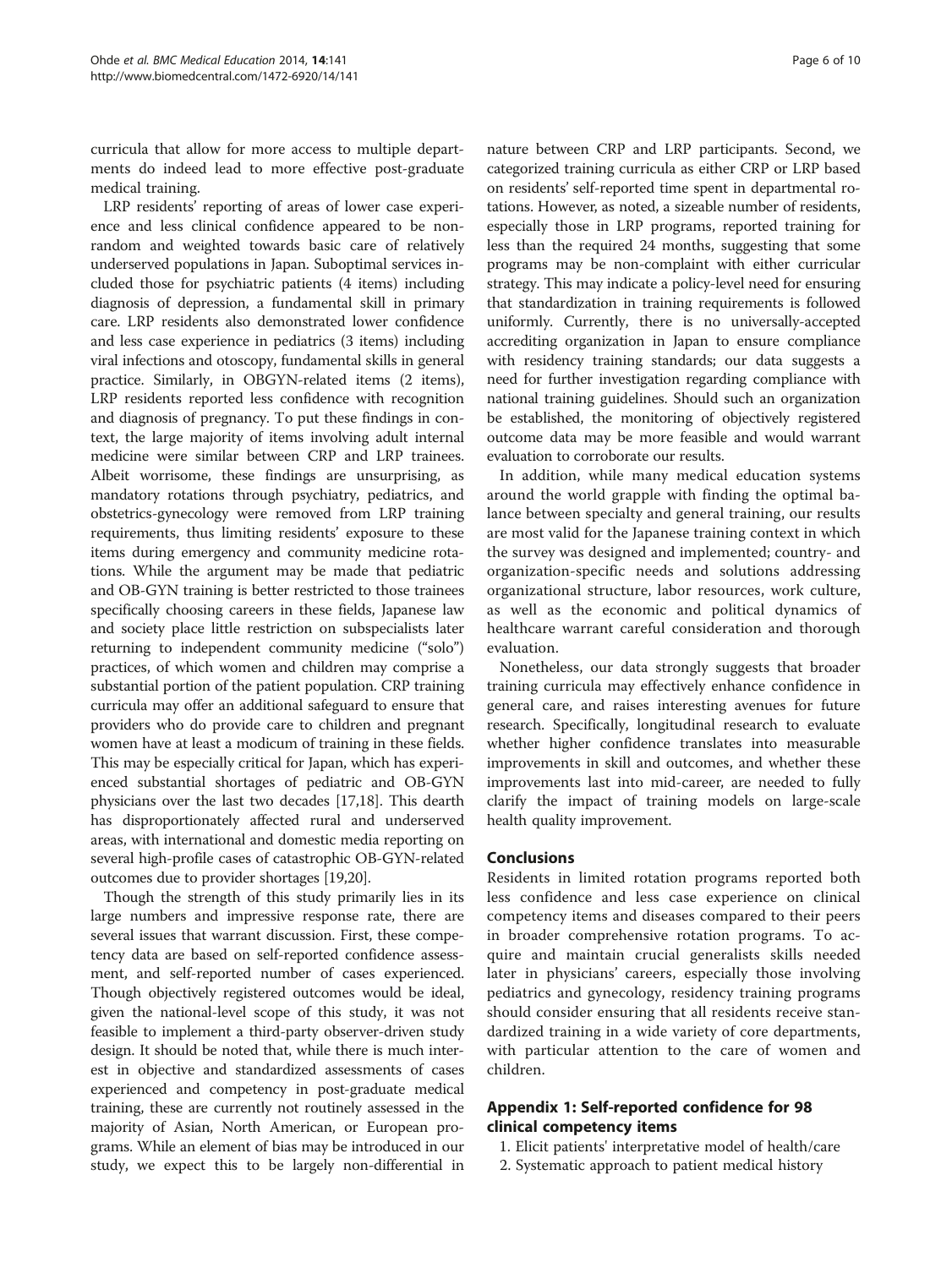- 3. Non-verbal patient communication
- 4. Gathering vital sign data
- 5. Describing skin findings
- 6. Diagnosis of arteriosclerosis by ophthalmoscopy
- 7. Diagnosis of otitis by otoscopy
- 8. Palpation of thyroid
- 9. Palpation of apex beat
- 10. Examination and assesment of heart sounds
- 11. Examination and assesment of wheeze
- 12. Examination and assesment of abdominal guarding
- 13. Diagnosis of prostate abnormality by digital rectal examination
- 14. Examination and assesment of early signs of pregnancy
- 15. Diagnosis of genital abnormality on bimanual examination
- 16. Examination and assessment of joint range of motion
- 17. Examination and assesment of meningeal signs
- 18. Examination and assesment of pediatric psychomotor developmental abnormalities
- 19. Evaluation and assesment of diagnostic criteria for depression
- 20. Diagnosis of bone fracture/dislocation/sprain
- 21. Diagnosis of RBC and WBC casts on urinalysis
- 22. Fecal occult blood testing and intepretation
- 23. Blood gas analysis and interepretation
- 24. Application and interepretation of leukocyte differential
- 25. Application and interepretation of blood chemistry
- 26. Application and interepretation of coagulation studies
- 27. Application and interepretation of other routine blood exams(glucose,electrolytes,BUN)
- 28. Application and interepretation of immunologic blood testing.
- 29. Analysis and intepretation of endocrinological examinations.
- 30. Gram stain examination and intepretation.
- 31. Cerebrospinal fluid examination and intepretation.
- 32. ECG examination and intepretation of arrhythmia.
- 33. Pulmonary function testing and diagnosis of pulmonary disease, including COPD.
- 34. Biliary ultrasound testing and assessmnent of bile duct.
- 35. Chest X-ray intepretation and dagnosis of silhouette sign.
- 36. Abdominal X-ray intepretation and diagnosis of ileus.
- 37. Chest CT intepretation and diagnosis of lung lesions.
- 38. Brain MRI intepretation and diagnosis of cerebral infarction.
- 39. Appropriate pre-operative handwashing.
- 40. Appropriate venous blood sampling.
- 41. Appropriate arterial blood sampling.
- 42. Blood type cross-matching analysis and intepretation.
- 43. Appropriate type and amount of IV for volume resuscitation.
- 44. Lumbar puncture
- 45. Urinary catheterization
- 46. Appropriate understanding of use and side effects of antibiotics
- 47. Performing local anesthesia and management of complications
- 48. Incision and debridement
- 49. Wound suturing
- 50. Management of post-operative complications
- 51. Management of pre-operative patient anxiety
- 52. Cardiac massage
- 53. Endotracheal intubation
- 54. Initiation and maanagement of ventilator
- 55. Cardiopulmonary resuscitation and AED use
- 56. Assessment of severity of ER patients
- 57. Diagnosis and management of shock
- 58. Patient- and family-centered commnication of terminal cancer diagnoses
- 59. Guidance and resource couselling for patients choosing home care.
- 60. Palliative care team participation (including WHO cancer pain treatment).
- 61. Consideration of both physical and psychosocial components of care.
- 62. Provision of information regarding medical costs, social services, and family couselling resources.
- 63. Taking appropriate informed consent.
- 64. Appropriate consultation with supervising phyisicians and specialists.
- 65. Provision of diabetic education.
- 66. Knowledge of insurance points for routine exams.
- 67. Understanding of role of social work and appropriate utilization.
- 68. Smoking cessation
- 69. Provision of patient education appropriate to knowledge and interest level
- 70. Evaluation and assessment for home care.
- 71. Utilization of community service resources and appropriate adjustment of treatment plans at discharge.
- 72. Understanding of role of community services and social wealfare institutions and appropriate utilization.
- 73. Evidence-based practice improvement including online searches.
- 74. Patient presentation skills during hospital conferences.
- 75. Patient charting (including discharge summaries) using the POS (Problem Oriented System) structure.
- 76. Understanding of research design and appropriate use of scientific articles.
- 77. Presentation at academic conferences.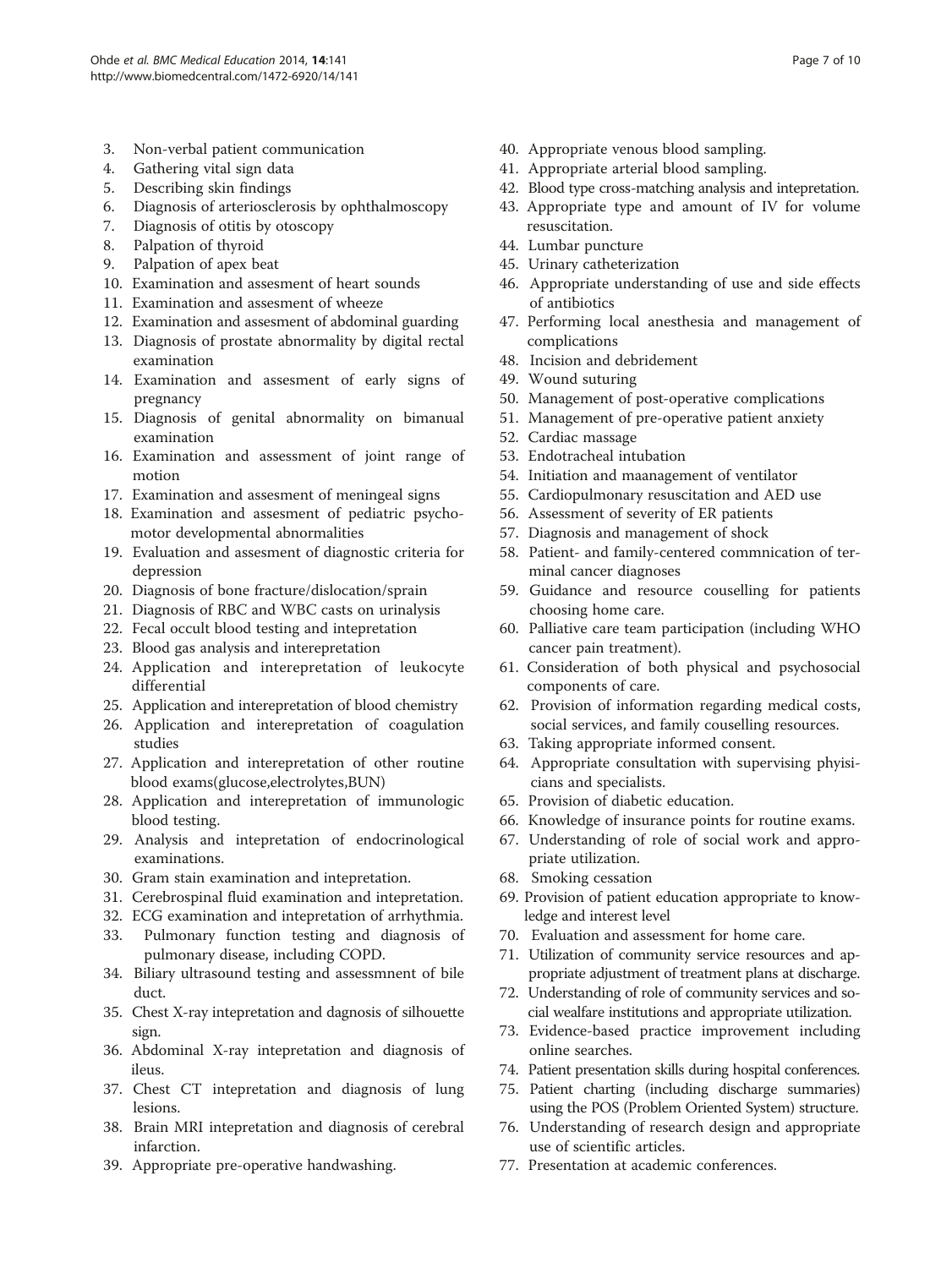- <span id="page-7-0"></span>78. Understanding and use of appropriate statistical analyses.
- 79. Understanding and implementation of patient safety paradigm.
- 80. Adherance to patient safety protocols.
- 81. Basic understanding of infectious disease control paradigms and protocols.
- 82. Rapid assessement of geriatric audiovisual and cognitive function.
- 83. Condunting of physical exams appropriate to geriatric patients' abilities.
- 84. Geriatric management appropriate to physical, mental, and social functioning.
- 85. Pediatric IV placement and phlebotomy.
- 86. Management of physical and psychosocial issues among pediatric patients.
- 87. Provision of appropriate explanations to pediatric patients.
- 88. Pharmacologic management of common psychiatric diseases.
- 89. Management of psychiatric pharmacotherapeutic complications.
- 90. Understading of role of mental health comedical staff, including psychiatric social workers (PSW), and appropriate utilization.
- 91. Appropriate utilization of communitymental health services.
- 92. Maintainence of confidentiality of patients information
- 93. Explanation of basic patient rights
- 94. Assistance with decision-making in appropriate patients.
- 95. Fromaulation of treatment plans (diagnosis, treatment, family and patients accountability)
- 96. Appropriate utilization of diagnostic and management guidelines and algorithms.
- 97. Participation in the training of younger physicians regarding clinical knowledge and skills.
- 98. Appropriate role modelling for younger physicians.

Scores were recorded on a 4-point Likert scale as follows: 1 = very confident to perform independently;  $2 =$  fairly confident to perform independently;  $3 =$  no confidence to perform independently; and  $4 =$  cannot perform.

## Appendix 2: Number of cases experienced for 85 diseases commonly encountered during 2 years in residency training

- 1. insomnia
- 2. edema
- 3. lymphadenopathy
- 4. rash
- 5. fever
- 6. headache
- 7. dizziness
- 8. vision disorder, restricted vision
- 9. redness of the conjunctiva
- 10. chest pain
- 11. palpitations
- 12. dyspnea
- 13. cough/productive cough
- 14. nausea/vomiting
- 15. abnominal pain
- 16. abnormality of bowels (diarrhea/constipation)
- 17. back pain
- 18. limb paralysis
- 19. hematuria
- 20. dysuria/incontinence
- 21. anxiety/dysphoria
- 22. cardiopulmonary arrest
- 23. shock
- 24. disturbance of consciousness
- 25. cerebrovascular disease
- 26. acute heart failure
- 27. acute coronary syndromes
- 28. acute abdomen
- 29. acute gastrointestinal bleeding
- 30. trauma
- 31. acute intoxication
- 32. aspiration
- 33. burn injury
- 34. suicide attempt
- 35. anemia (iron-definciency/secondary anemia)
- 36. cerebrovascular disease (stroke/intracerebral bleeding/ SAH)
- 37. eczema, dermatitis (contact/atopic)
- 38. urticaria
- 39. cellulitis
- 40. bone fracture
- 41. dislocations/sprains/tendinopathy
- 42. osteoporosis
- 43. spinal column disorder (disc herniation)
- 44. cardiac arrest
- 45. angina/myocardial infarct
- 46. cardiac dysrhythmia (tachyarrhythmia/bradyarrhythmia)
- 47. arterial disease (arteriosclerosis/aortic aneurysm)
- 48. hypertension (essential/secondary)
- 49. respiratory failure
- 50. respiratory tract infection (acute URI、 bronchitis、 pneumonia)
- 51. obstructive and restrictive pulmonary disease (bronchial asthma/bronchiectasis)
- 52. diseases of upper GI tract (esophageal varices/gastric cancer/peptic ulcer/gastritis/duodenal ulcer)
- 53. diseases of lower GI tract (ileus/acute appendicitis/ hemorrhoids/anal fistula)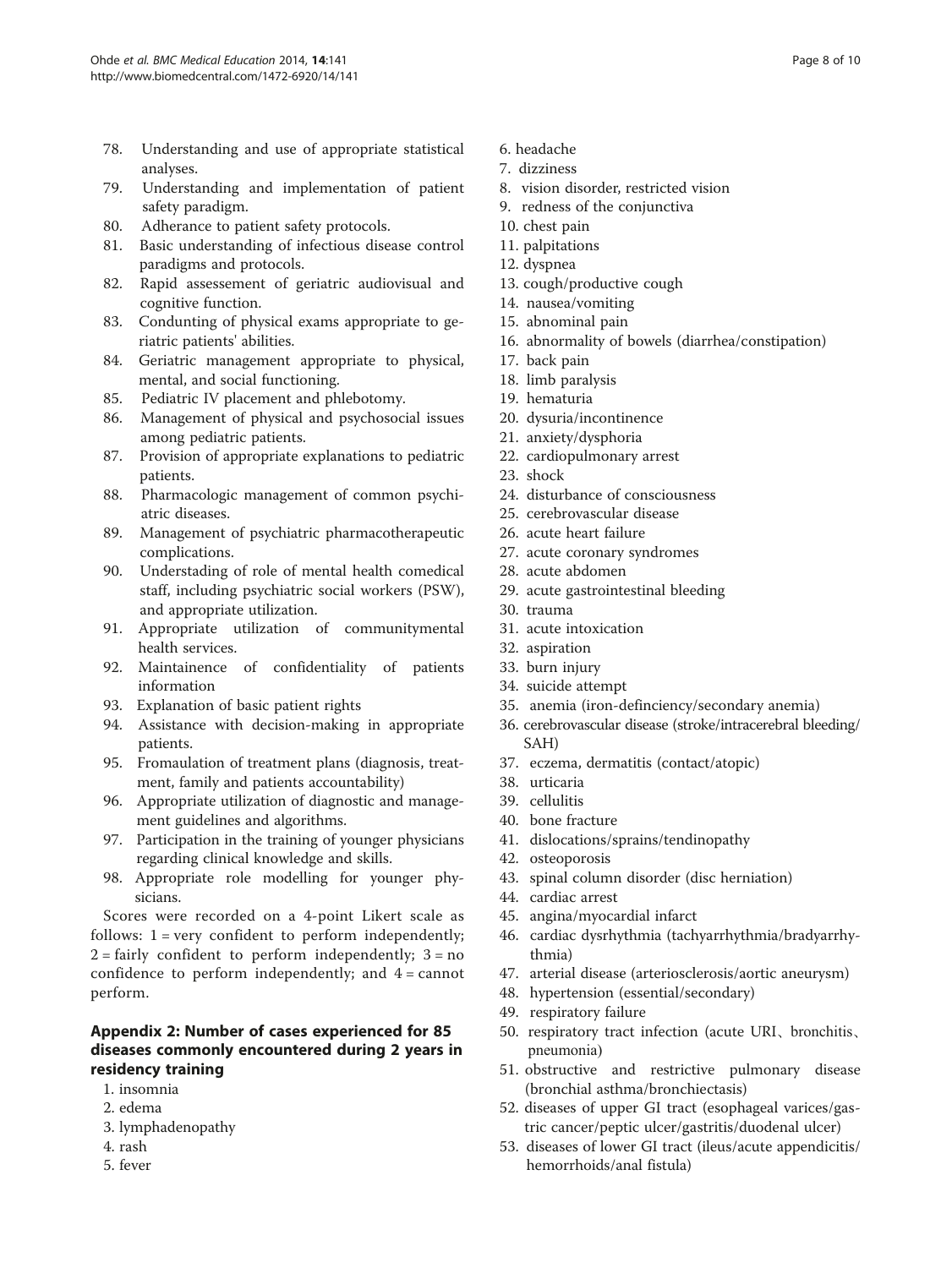- <span id="page-8-0"></span>54. hepatic diseases (virus hepatitis/acute and chronic hepatitis/cirrhosis/hepatic cancer/alcoholic liver disease/medication-related liver diseaes)
- 55. disease of diaphragm, abdominal wall, and peritoneum (peritonitis/acute abdomen/hernia)
- 56. Renal diseases(AKI/CKD/ESRD)
- 57. disease of urological tract(urolithiasis/UTI)
- 58. obstetrics (vaginal delivery/miscarriage/pre-term delivery/mastitis/puerperium)
- 59. male urologic disease(prostate disease/erectile dysfunction/testicular tumor)
- 60. metabolic disorders (DM/DM complications/ hypoglycemia)
- 61. hyperlipidemia
- 62. ametropia(near-sighted/far-sighted/astigmatism)
- 63. keratoconjunctivitis
- 64. cataract
- 65. glaucoma
- 66. tympanitis
- 67. allergic rhinitis
- 68. Dementia(including secondary demantia)
- 69. Depression
- 70. schizophreniform disease
- 71. somatoform disorder/stress
- 72. viral infections (influenza/measles/rubella/chickenpox/herpes/mumps)
- 73. bacterial infections (Staphylococcu/MRSA/group A streptococcus/chlamydia)
- 74. tuberculosis
- 75. rheumatic gout
- 76. allergic disease
- 77. pediatric seizure
- 78. pediatric viral infections (measles、mumps、chickenpox、roseola、influenza)
- 79. pediatric asthma
- 80. geriatric nutritional disorders
- 81. geriatric disease (aspiration、falling、incontinence、 bedsores)
- 82. death pronouncement
- 83. post-mortem documentation
- 84. CPC report(autopsy report)
- 85. referral documentation
- Scores were recorded on recorded on a 4-point Likert

scale as follows:  $1 = no \text{ cases}, 2 = 1-5 \text{ cases}, 3 = 6-10$ cases, or  $4 = \ge 11$  cases.

#### Competing interests

The authors declare that they have no competing interests.

## Authors' contributions

Study design: SO, OT, GD, TF. Data collection: SO, OT, GD, TF and all members of the Ministry of Health, Labour and Welfare of Japan "Residency Training System and Career Path." Statistical analysis: SO, OT, GD. First draft: SO. Critical revision of the manuscript: OT, GD, TF. Supervision and project guidance: TF. All authors read and approved the final manuscript.

#### Acknowledgement

This study was supported in part by grant H24-Iryo-042 "Residency Training System and Career Path" from the Ministry of Health, Labour and Welfare of Japan. The funding organization did not have any role in the design or execution of the study; collection, management, analysis, and interpretation of the data; preparation, review, or approval of the manuscript; or decision to submit the manuscript for publication. We thank research group members: Dr. Tomomitsu Hotta, Dr. Yujiro Tanaka, Dr. Junji Otaki, Dr. Soichi Koike, Dr. Ayuko Yasuda, Dr. Hitomi Kataoka and Dr. Takahiro Kiuchi for their professional advice to our study.

#### Funding

H24-Iryo-042 "Residency Training System and Career Path." from the Ministry of Health, Labour and Welfare of Japan.

#### Author details

<sup>1</sup> Center for Clinical Epidemiology, St Luke's Life Science Institute, 10-1 Akashi-cho, 104-0044 Chuo-city, Tokyo, Japan. <sup>2</sup>Department of General Internal Medicine, St Luke's International Hospital, 9-1 Akashi-cho, 104-8560 Chuo-city, Tokyo, Japan. <sup>3</sup>Department of Internal Medicine, University of Hawaii, Hawaii, USA.

#### Received: 14 January 2014 Accepted: 3 July 2014 Published: 12 July 2014

#### References

- 1. Caley M: Remembering Barbara Starfield: primary care is a the health system's bedrock. BMJ 2013, 347:f4627.
- 2. Puschel K, Rojas P, Erazo A, Thompson B, Lopez J, Barros J: Social accountability of medical schools and academic primary care training in Latin America: principles but not practice. Fam Pract 2014, 0:1-10.
- 3. West CP, Dupras DM: General medicine vs subspecialty career plans among internal medicine residents. JAMA 2012, 308(21):2241–2247.
- 4. Meyers FJ, Weinberger SE, Fitzgibbons JP, Glassroth J, Duffy FD, Clayton CP, Alliance for Academic Internal Medicine Education Redesign Task Force: Redesigning residency training in internal medicine: The consensus report of the Alliance for Academic Internal Medicine Education Redesign Task Force. Acad Med 2007, 82(12):1211–1219.
- 5. Teo A: The current state of medical education in Japan: a system under reform. Med Educ 2007, 41(3):302–308.
- 6. Dixon J, Holland P, Mays N: Primary care: core values developing primary care: gatekeeping, commissioning, and managed care. BMJ 1998, 317(7151):125–128.
- 7. History of Japanese Residency Program: Ministry of Health, Labour, and Welfare. 2001. [http://www.mhlw.go.jp/topics/bukyoku/isei/rinsyo/hensen/.](http://www.mhlw.go.jp/topics/bukyoku/isei/rinsyo/hensen/)
- 8. Japan Medical Doctors, Dentist, Pharmacists survey. In Ministry of Health, Labour, and Welfare. 2010. [http://www.mhlw.go.jp/toukei/list/33-20.html.](http://www.mhlw.go.jp/toukei/list/33-20.html)
- 9. Rao RH: Perspectives in medical education-1. Reflections on the state of medical education in Japan. Keio J Med 2006, 55(2):41–51.
- 10. Nomura K, Yano E, Mizushima S, Endo H, Aoki M, Shinozaki H, Fukui T: The shift of residents from university to non-university hospitals in Japan: a survey study. J Gen Intern Med 2008, 23(7):1105–1109.
- 11. Nomura K, Yano E, Aoki M, Kawaminami K, Endo H, Fukui T: Improvement of residents' clinical competency after the introduction of new postgraduate medical education program in Japan. Med Teach 2008, 30(6):e161–e169.
- 12. Takahashi O, Ohde S, Jacobs JL, Tokuda Y, Omata F, Fukui T: Residents' experience of scholarly activities is associated with higher satisfaction with residency training. J Gen Intern Med 2009, 24(6):716–720.
- 13. Deshpande GA, Soejima K, Ishida Y, Takahashi O, Jacobs JL, Heist BC, Obara H, Nishigori H, Fukui T: A global template for reforming residency without work-hours restrictions: Decrease caseloads, increase education. Findings of the Japan Resident Workload Study Group. Med Teacher 2012, 34:232–239.
- 14. Walton HJ: The place of primary health care in medical education in the United Kingdom: a survey. Med Educ 1983, 17(3):141–147.
- 15. Burke W, Baron RB, Lemon M, Losh D, Novack A: Training generalist physicians: structural elements of the curriculum. J Gen Intern Med 1994, 9(4 Suppl 1):S23–S30.
- 16. Noble J, Bithoney W, MacDonald P, Thane M, Dickinson J, Guyatt G, Bauchner H, Hardt E, Hefferman J, Eskew A: The core content of a